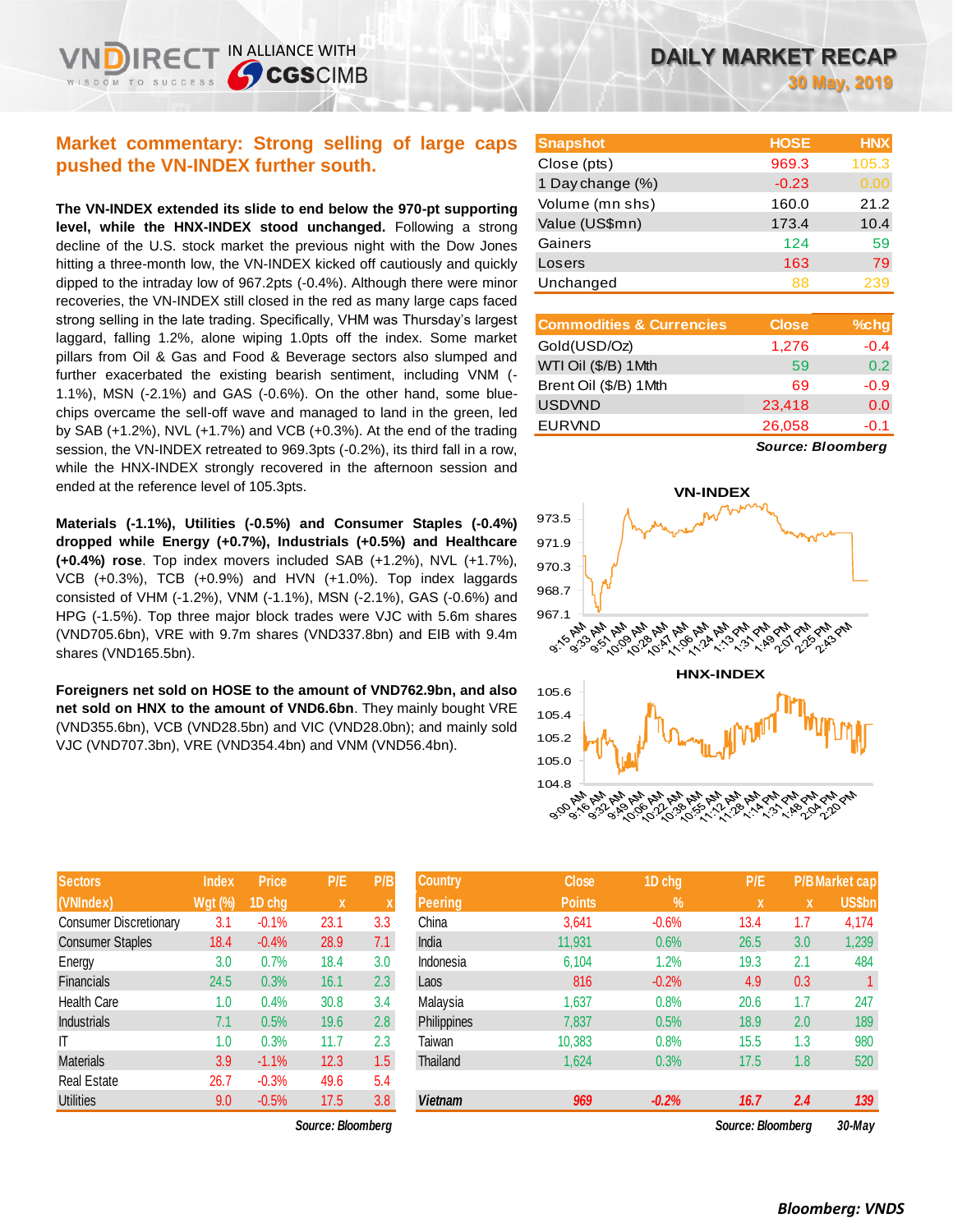### **Market News**

**Oil climbed above US\$59 a barrel as a report signaling a bigger-than-forecast drop in U.S. crude stockpiles added to concerns global supply is tightening, even as the trade war continued to muddy the demand outlook.** Futures in New York gained as much as 0.8% after closing down 0.6% on Wednesday. The American Petroleum Institute said that U.S. inventories fell by 5.27m barrels last week, according to people familiar with the data, compared with the median estimate for a decline of 1.36m barrels in a Bloomberg survey. That would be the biggest drop since mid-March if confirmed by Energy Information Administration data due Thursday. Oil is headed for the first monthly loss this year after a shattering of the trade truce between the U.S. and China threw the global growth outlook into question. Volatility has risen as traders are torn between trade war headlines and a combustible Middle East that's threatening to disrupt oil flows. Against this turbulent backdrop, the OPEC+ haven't been able to agree upon a date for their next policy summit. *(Bloomberg)*

**Bloomberg: Vietnam's goods exports to US surge.** Vietnam was one of the fastest-growing import sources of the United States in Asia in 1Q2019, according to Bloomberg. The Southeast Asian country could leapfrog Italy, France, the UK and India to rank seventh in the top exporters to the United States if its pace of growth can be sustained for a full year, Bloomberg said, forecasting Vietnam's exports to the US could hit nearly US\$69bn this year. It cited data from the U.S. Census Bureau which showed that imports from Vietnam jumped 40.2% yoy in 1Q19. Vietnam has become a standout in a region where the world's export engines are heavily hurting amid the trade-war tensions between China and the United States, and a slowing electronics cycle, according to Bloomberg. Exports of Japan, the Republic of Korea, Singapore, and Taiwan all saw declines in April, while in the same month Vietnam's exports gained 7.5% from a year earlier. Bloomberg said Vietnam offers low-cost labor and an improving business climate alongside boasting one of the fastest growth rates in the world. According to the General Department of Vietnam Customs, in the first four months of this year, the United States continued to be the biggest importer of Vietnamese goods, buying US\$4.42bn worth of garment-textile, up 9.1% yoy; US\$2bn worth of footwear, up 13.5% yoy; US\$1.3bn worth of machinery, equipment, and spare parts, up 54% yoy; and US\$1.42bn worth of wood and timber products, up 34.7% yoy. *(Vietnamnet.vn)*

**Vietnam's dairy market faces supply shortage.** Vietnam's milk supply is falling short of domestic demand, leading to a rise in imports and a race to expand production among local firms. According to the country's fresh milk production planning, 1bn litres of milk is expected to be produced in 2020 and 1.4bn litres in 2025. However, such outputs will only meet 38 and 40% of domestic demand, respectively. The rest will have to be obtained via imports. In 1Q19, Vietnam spent US\$258.19m importing milk and dairy products, an annual increase of 11.74%. Key suppliers included New Zealand, Southeast Asian countries and EU nations, which provided 37%, 22.35%, and 15.41% of total imports, respectively. Meanwhile, big domestic producers like Vinamilk, TH Group and Nutifood are racing to expand their dairy farms and production yield. Vietnam Dairy Products Joint Stock Company (VNM VN) has started working with the Lao – Jagro Development Xiengkhouang Co.,Ltd (Lao – Jagro) to establish an organic milch cow farming resort complex in the Lao province of Xiengkhouang. Set to cost a cool US\$500m, the complex will sprawl over 20,000ha with 100,000 milk cows. In early May, dairy producer TH Group began construction of a dairy farm project in Nong Cong district of Thanh Hoa province. The project will be built at the total cost of VND3.8tr (US\$162.6m), covering 1,354ha of land in Yen My and Cong Binh communes. It is designed for a herd of 20,000 cows and a processing plant with capacity of 300 tonnes of milk per day. *(Vietnamnet.vn)*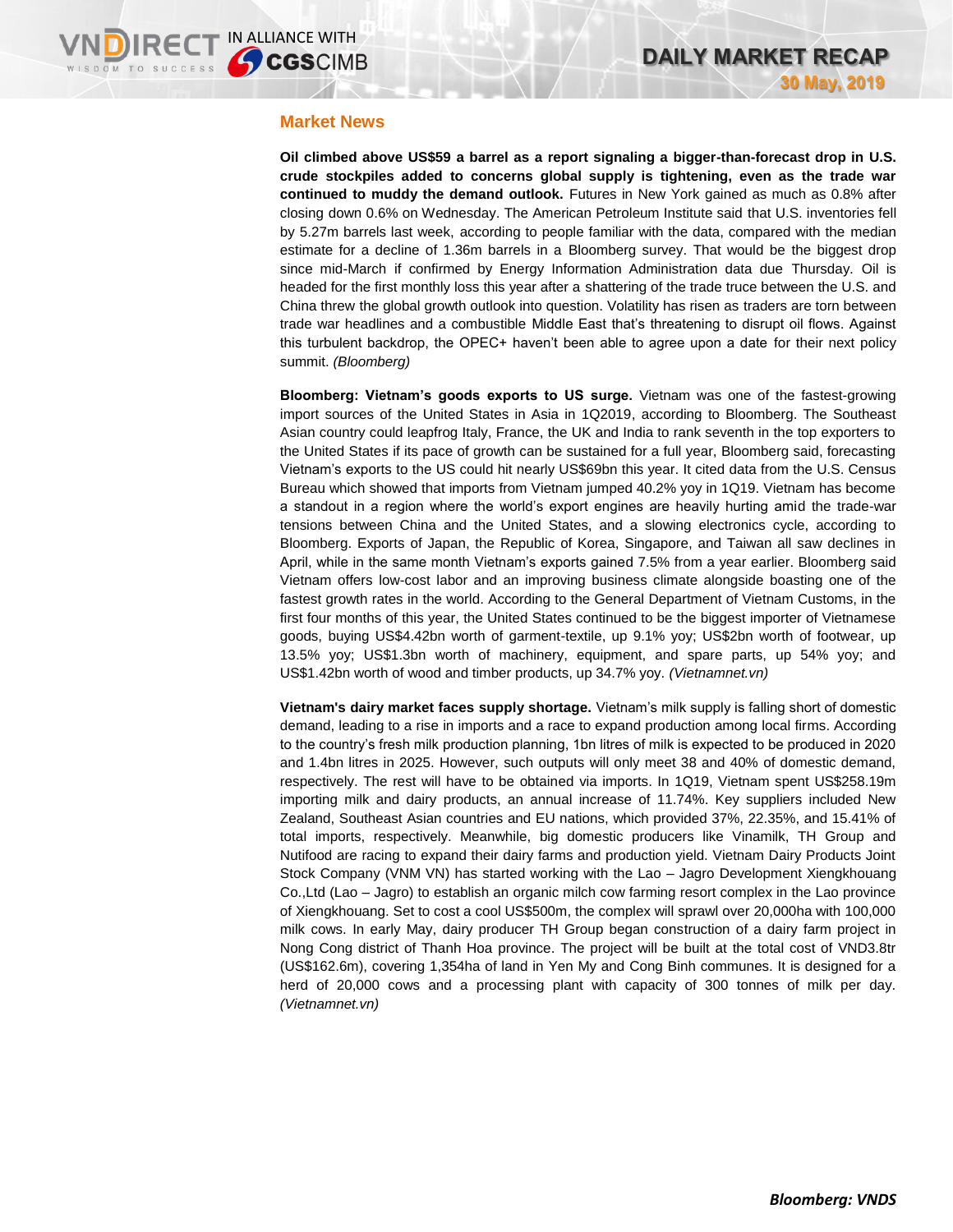

## **Notable Corporate Events**

**Vietnam Dairy Products Joint Stock Company (VNM VN) – dividend payment:** Jun 05 and Jun 06 will be the ex-date and the record date, respectively for paying the 2018 remaining cash dividend of VND1,500 (est. 2018 dividend yield of 3.4%), said a company statement. The payment will be made on Jun 26. *(Ndh.vn)*

*<to be continued>*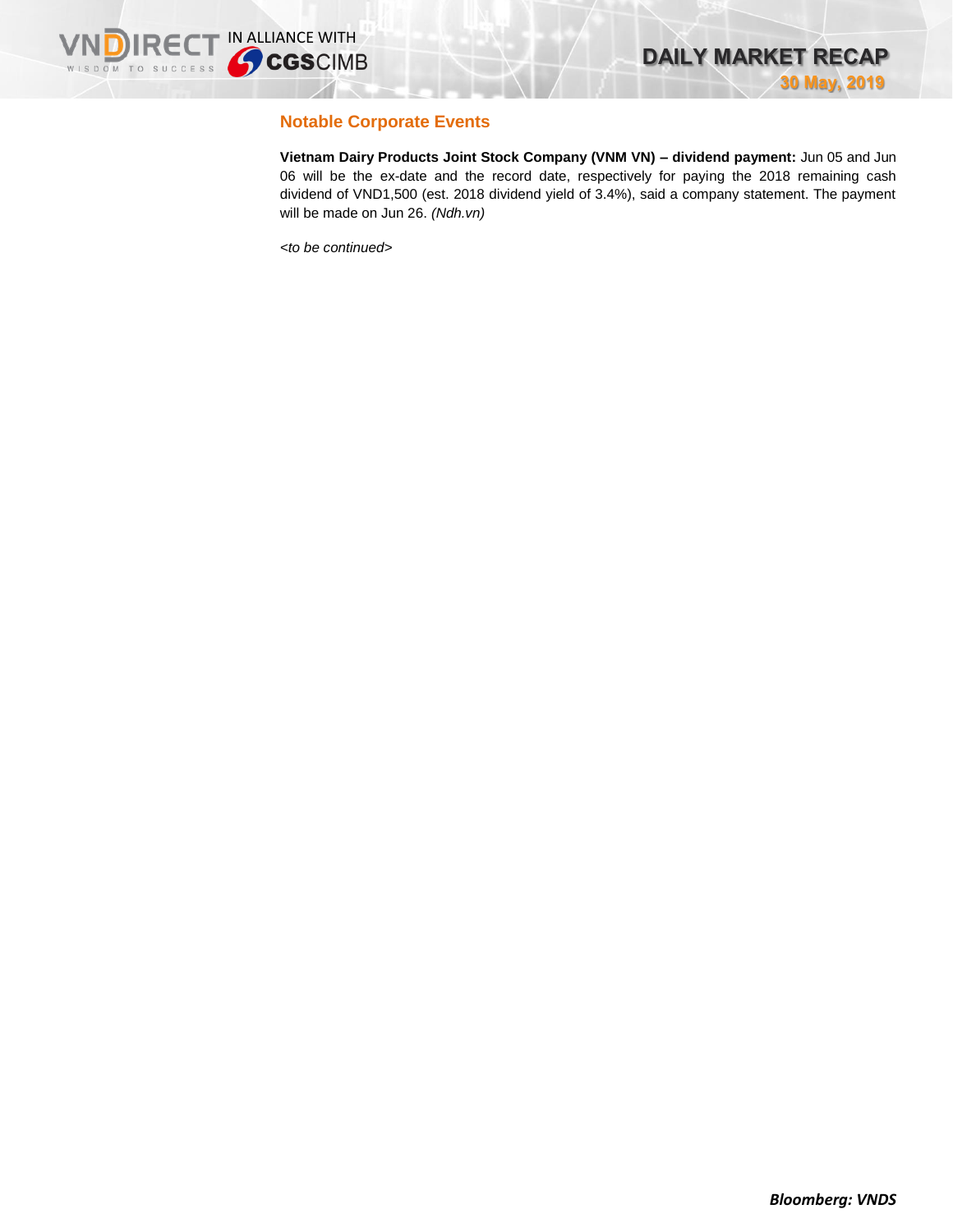# **DAILY MARKET RECAP 30 May, 2019**

## **COVERAGE SUMMARY**

WISDOM TO SUCCESS

VND

IRECT IN ALLIANCE WITH

| Ticker          | <b>Close</b><br>price | <b>Adjusted</b><br>target<br>price | <b>Dividend</b><br>yield | <b>Potential</b><br>return | Rating      | Investment thesis summary/Update                                                                                                                                                                                                                                                                                                                                                                                                                                                                                                       | Latest<br>report |
|-----------------|-----------------------|------------------------------------|--------------------------|----------------------------|-------------|----------------------------------------------------------------------------------------------------------------------------------------------------------------------------------------------------------------------------------------------------------------------------------------------------------------------------------------------------------------------------------------------------------------------------------------------------------------------------------------------------------------------------------------|------------------|
| PC <sub>1</sub> | 23,650                | 28,400                             | 0.0%                     | 20.1%                      | <b>ADD</b>  | 1. Robust backlog in 2019F. According to the company, the total<br>backlog of the grid erection and installation segment is estimated at<br>VND2,829bn at the beginning of 2019<br>2. Promising outlook for hydropower segment. Investments in<br>hydropower have gradually helped improved PC1's earnings quality<br>thanks to high margins and recurring, stable revenues.                                                                                                                                                           | <b>Link</b>      |
| <b>LPB</b>      | 8,000                 | 12,200                             | 12.5%                    | 65.0%                      | ADD         | 1. LPB has embarked on an extensive branch network expansion<br>initiative that is unmatched by other banks.<br>2. Potential for a boost in fee income from bancassurance.<br>3. LPB is considering migrating to HOSE. A listing on HOSE will<br>increase liquidity for LPB<br>4. High dividend yield on a low valuation.                                                                                                                                                                                                              | Link             |
| <b>NLG</b>      | 30,450                | 35,500                             | 1.6%                     | 18.2%                      | ADD         | 1. Project delay has led to haircut of our FY18F presales estimate.<br>2. Project licenses bode well for FY19F launches.<br>3. New land parcel acquired in Dec to support long term growth.<br>1. ACV is a robust long-term bet on the aviation growth story than                                                                                                                                                                                                                                                                      | <u>Link</u>      |
| <b>ACV</b>      | 81,500                | 105,000                            | 0.0%                     | 28.8%                      | ADD         | even a basket of domestic airline stocks.<br>2. MOT's divestment of ACV stake to be a significant catalyst.<br>3. High return on capital and superior growth prospects justify<br>valuation premium.                                                                                                                                                                                                                                                                                                                                   | <b>Link</b>      |
| <b>DPM</b>      | 18,250                | 20,000                             | 5.5%                     | 15.1%                      | ADD         | 1. Core urea business could face near-term margin pressure due to<br>the expected increases in gas input prices, which will outweigh ASP<br>recovery, in our view.<br>2. NH3-NPK project is the earnings growth driver over the next few<br>years, contributing 1.4-2.6tr annually to revenue starting from<br>2018F. However high interest expense and D&A burden could result<br>in annual losses in 2019-20F.<br>3. Pending VAT policy change in Vietnam is expected to boost<br>DPM's gross margin by 2-3% pts from 2019F onwards. | Link             |
| QNS             | 31,300                | 43,900                             | 1.6%                     | 41.9%                      | ADD         | 1. QNS is the leading branded soymilk player in Vietnam and a<br>major sugar producer.<br>2. The company commanded 82% market share of the packaged<br>soymilk market and accounted for around 10% of total nationwide<br>sugar supply in 2017.                                                                                                                                                                                                                                                                                        | Link             |
| <b>LTG</b>      | 23,200                | 38,300                             | 8.6%                     | 73.7%                      | ADD         | 1. Market leader in the CPC segment with 21% market share (vs.<br>second largest player VFG with 8.3% market share). LTG could<br>easily maintain the market leadership in the segment thanks to (1)<br>extensive distribution network, and (2) established long-term<br>relationships with suppliers.<br>2. Long-term strategy is to focus on the Agrifood segment with high<br>potential in export markets such as China, Philippines, Indonesia,<br>etc.<br>3. LTG is trading far below its domestic peers.                         | Link             |
| ۷СВ             | 67,700                | 73,800                             | 1.2%                     | 10.2%                      | <b>HOLD</b> | 1. Solid core earnings growth with earnings from divestment and<br>bancassurance deals creating uncaptured upside<br>2. Strongly positioned to penetrate the retail banking segment.<br>3. Well-regarded bank with best-in-class asset quality and strong<br>deposit franchise.<br>4. Successful private placement enhanced capital buffers.                                                                                                                                                                                           | <b>Link</b>      |
| <b>MBB</b>      | 21,150                | 34,000                             | 2.8%                     | 63.6%                      | ADD         | 1. Solid earnings on improving NIM and strong fee income growth<br>with huge room to continue to boost asset yields.<br>2. Continued shift towards retail lending supports NIM expansion.<br>3. Dynamic strategy to boost fee income.<br>4. Prudent risk management evinced by a clean balance sheet                                                                                                                                                                                                                                   | Link             |
| <b>VPB</b>      | 18,400                | 21,200                             | 0.0%                     | 15.2%                      | ADD         | 1. The leading market player in consumer finance with high returns<br>on capital.<br>2. Stricter credit controls hampered earnings growth in FY18.<br>3. More digitalisation initiatives to grow fee income and cut costs.<br>VPB has launched a new digital platform in SME banking, retail<br>banking and consumer finance.                                                                                                                                                                                                          | <u>Link</u>      |
| <b>TCM</b>      | 28,400                | 32,300                             | 1.8%                     | 15.5%                      | <b>ADD</b>  | 1. The only vertically-integrated textile manufacturer in Vietnam.<br>2. Sears's bankruptcy will dent FY18 and FY19F earnings.<br>3. EVFTA is expected to confer a competitive advantage to TCM<br>due to "Fabric forward Rules of Origin"                                                                                                                                                                                                                                                                                             | <b>Link</b>      |
| <b>HPG</b>      | 32,000                | 33,100                             | 0.0%                     | 3.4%                       | HOLD        | 1. We believe HPG will further consolidate its domestic market<br>share.<br>2. Higher sales volume but lower ASP<br>3. Slight delay and capex overruns on the second phase of Dung<br>Quat Steel Complex project.                                                                                                                                                                                                                                                                                                                      | <b>Link</b>      |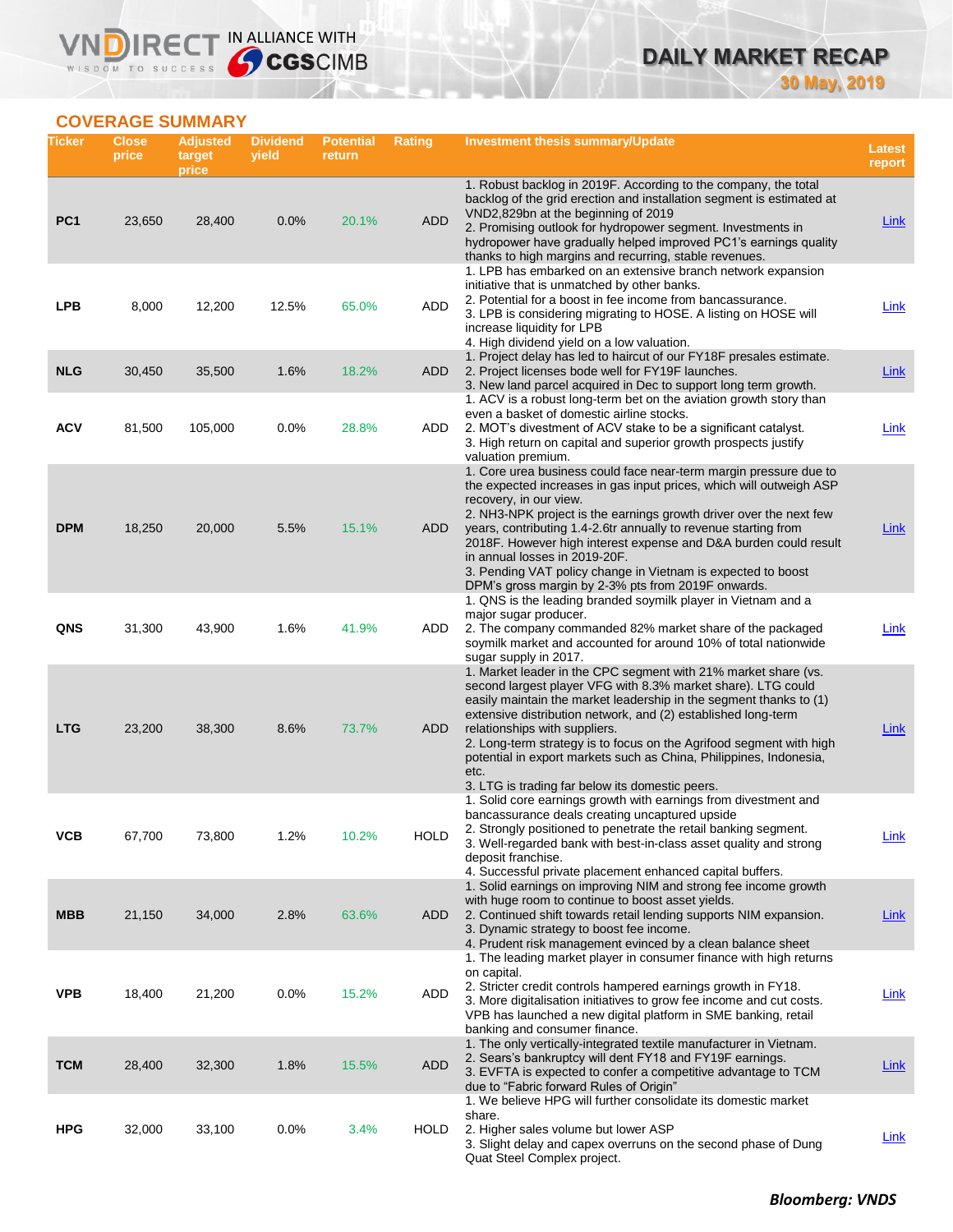# **DAILY MARKET RECAP**

**30 May, 2019**

| Ticker     | <b>Close</b><br>price | <b>Adjusted</b><br>target<br>price | <b>Dividend</b><br>yield | <b>Potential</b><br>return | Rating        | Investment thesis summary/Update                                                                                                                                                                                                                                                                                                                                                                                                                                                                                                                                               | <b>Latest</b><br>report |
|------------|-----------------------|------------------------------------|--------------------------|----------------------------|---------------|--------------------------------------------------------------------------------------------------------------------------------------------------------------------------------------------------------------------------------------------------------------------------------------------------------------------------------------------------------------------------------------------------------------------------------------------------------------------------------------------------------------------------------------------------------------------------------|-------------------------|
| <b>PVT</b> | 17,000                | 21,000                             | 6.6%                     | 30.1%                      | <b>ADD</b>    | 1. A beneficiary of secular oil and gas demand growth in Vietnam<br>with stable cash flow and a robust business model.<br>2. PVT boasts a stable business model with assured annual<br>transportation volumes and long-term charter rates.<br>3. We see the ongoing fleet rejuvenation benefitting PVT's long-<br>term prospects.                                                                                                                                                                                                                                              | <b>Link</b>             |
| <b>STK</b> | 25,700                | 25,200                             | 5.8%                     | 3.9%                       | <b>HOLD</b>   | 1. Second-largest synthetic fiber manufacturer in Vietnam.<br>2. STK is a direct beneficiary of CPTPP and the US-China trade<br>war.<br>3. Trang Bang 5 (TB5) project's commercial operations will start in<br>1Q19F.                                                                                                                                                                                                                                                                                                                                                          | Link                    |
| IDI        | 8,140                 | 23,800                             | 13.5%                    | 205.9%                     | <b>ADD</b>    | 1. IDI has gradually risen to become one of the most promising<br>Vietnamese pangasius exporters. The firm has endured multiple<br>downturns in the industry, demonstrating its resilience and good<br>management quality. The share price, however, is volatile.<br>2. We expect that pangasius exports will grow strongly in 2018.<br>3. Fish feed segment and fishmeal/fish fat segment will see strong<br>growth in 2018<br>4. IDI will continue to increase its capacity to support growth over<br>the next 2-3 years.<br>5. High dividend yield and attractive valuation | <b>Link</b>             |
| AAA        | 18,150                | 25,300                             | 11.2%                    | 50.6%                      | ADD           | 1. AAA is the largest plastic packaging manufacturer and exporter in<br>South East Asia, with current production capacity of 8,000<br>tonnes/month.<br>2. AAA will be able to capture market share globally in countries<br>such as Japan and the U.S.<br>3. AAA aims to expand its production and adopt effective cost<br>controls.                                                                                                                                                                                                                                           | Link                    |
| <b>PNJ</b> | 106,200               | 126,500                            | 1.7%                     | 20.8%                      | <b>ADD</b>    | 1. PNJ is leading the jewellery market in Vietnam with an estimated<br>30% market share in the branded segment in 2018, per<br>management.<br>2. Extensive store network and still expanding.<br>3. Sustained momentum at PNJ Gold and anticipated turnaround at<br>PNJ Silver to drive strong topline growth.                                                                                                                                                                                                                                                                 | Link                    |
| KDH        | 30,950                | 33,500                             | 1.6%                     | 9.9%                       | <b>HOLD</b>   | 1. KDH owns 500ha land bank in the inner city area of HCMC<br>following its recent merger with Binh Chanh Construction &<br>Investment (BCI, Unlisted).<br>2. Its strategy to develop mid-range condos and gated townhouse<br>communities makes for a diversified range of products and lowers<br>market risk.<br>3. We believe KDH's high quality housing developments have<br>helped it to establish its brand name among prospective buyers,<br>driving strong sales absorption.                                                                                            | Link                    |
| VGI        | 27,200                | 17,400                             | 0.0%                     | $-36.0%$                   | <b>REDUCE</b> | 1. VGI is the largest telco to be listed on Vietnam stock market and<br>holds the leading position in six out of nine countries under<br>coverage.<br>2. VGI provides full telecom services including calls, texts, mobile<br>data and fiber optic internet broadband in nine countries across<br>Africa, Latin America and Southeast Asia.<br>3. Long term growth driver will be Mytel, VGI's new JV in Myanmar,<br>given the domestic backdrop of a relatively high smartphone<br>adoption rate of 70% of total mobile users                                                 | <b>Link</b>             |
| <b>DCM</b> | 8,530                 | 9,900                              | 5.9%                     | 21.9%                      | ADD           | 1. Parent company PVN guarantees 12% ROE for the company's<br>urea operations in FY15-18F, protecting DCM from adverse market<br>movements.<br>2. Changes to Vietnam's VAT policy in 2018-19F could help expand<br>DCM's gross margin by 3-4% from 2019F onwards, in our view.<br>3. Uncertainty around 2019F input gas price policy, however, is a<br>major risk that could counter positive effects of VAT policy change.                                                                                                                                                    | Link                    |
| <b>VTP</b> | 186,300               | 157,000                            | 0.8%                     | $-14.9%$                   | <b>REDUCE</b> | 1. High growth company in a fast-evolving industry.<br>2. VTP's market share gains can be attributed to advanced<br>technology and strong infrastructure.<br>3. VTP's core sales is expected to grow at a CAGR of 48.5% to<br>2020.<br>4. Healthy financial status with strong cash reserves and high ROE.                                                                                                                                                                                                                                                                     | <b>Link</b>             |
| <b>ACB</b> | 29,100                | 39,800                             | 0.0%                     | 36.8%                      | ADD           | 1. Well-established retail brand name and customer base.<br>2. Large retail customer base enables a strong fee income<br>franchise.<br>3. Legacy issues resolved, resulting in a healthy balance sheet.                                                                                                                                                                                                                                                                                                                                                                        | <u>Link</u>             |

**VNDIRECT IN ALLIANCE WITH**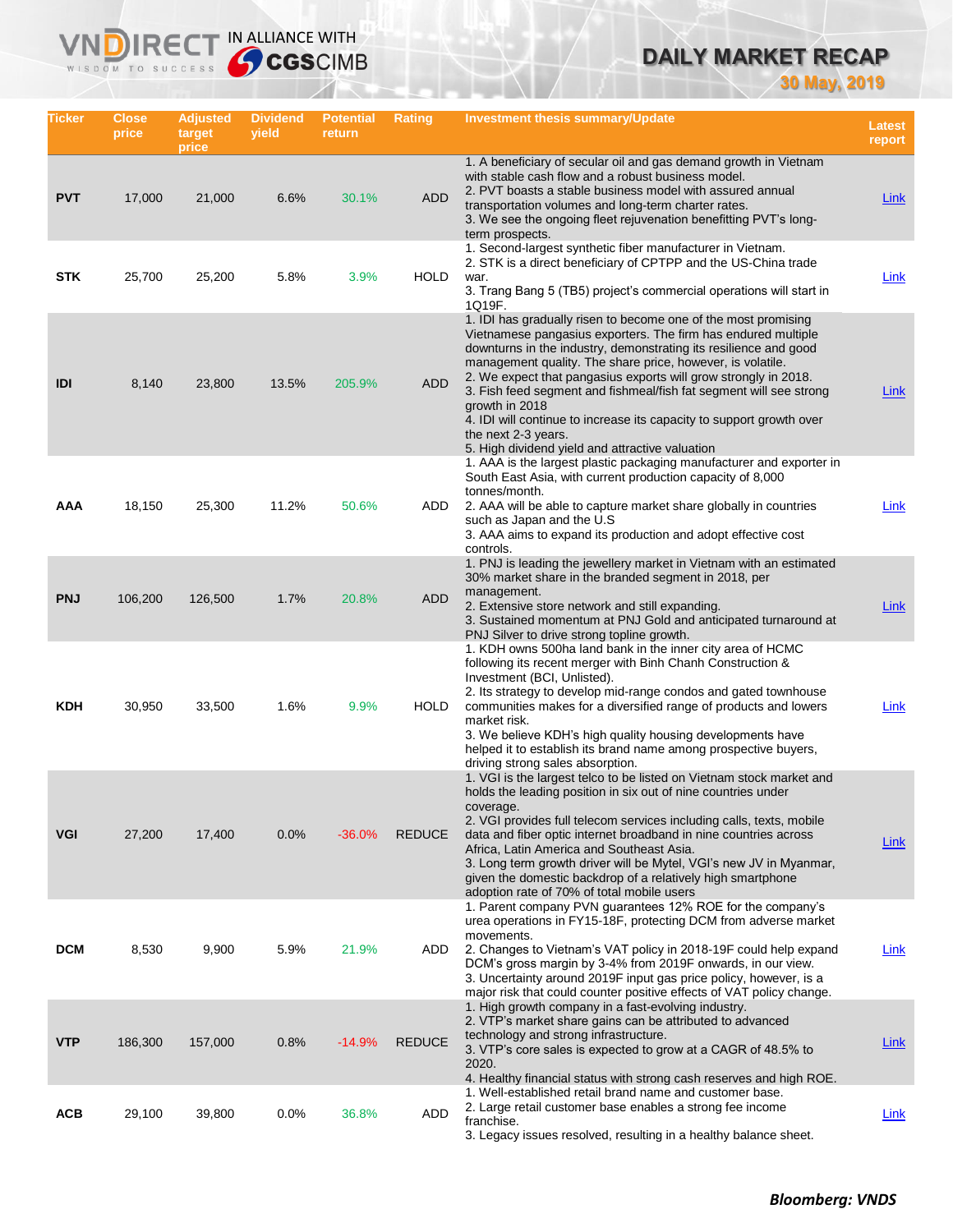# **DAILY MARKET RECAP**

**30 May, 2019**

| <b>Ticker</b> | <b>Close</b><br>price | <b>Adjusted</b><br>target<br>price | <b>Dividend</b><br>vield | <b>Potential</b><br>return | <b>Rating</b> | <b>Investment thesis summary/Update</b>                                                                                                                                                                                                                                                                                                                                                                                       | <b>Latest</b><br>report |
|---------------|-----------------------|------------------------------------|--------------------------|----------------------------|---------------|-------------------------------------------------------------------------------------------------------------------------------------------------------------------------------------------------------------------------------------------------------------------------------------------------------------------------------------------------------------------------------------------------------------------------------|-------------------------|
| <b>GAS</b>    | 108,100               | 91,600                             | 3.8%                     | $-11.4%$                   | <b>REDUCE</b> | 1. Flat oil price outlook could weigh on sales growth<br>2. Depleting gas supply puts pressure on input costs<br>3. Demand and capacity expansion to partly offset rising costs                                                                                                                                                                                                                                               | Link                    |
| <b>PVS</b>    | 23,700                | 25,000                             | 5.1%                     | 10.6%                      | <b>HOLD</b>   | 1. A diversified oilfield services company with strong financial health<br>2. Key beneficiary of Vietnam's push for renewed dry gas reserves<br>3. Strong earnings growth expected in FY18-21F                                                                                                                                                                                                                                | Link                    |
| <b>PVD</b>    | 19,700                | 20,000                             | 0.0%                     | 1.5%                       | <b>HOLD</b>   | 1. PVD's rig fleet as young enough to benefit from anticipated global<br>oilfield services market upturn<br>2. We differ in expecting PVD's profitability to turn around in FY19-<br>21F                                                                                                                                                                                                                                      | Link                    |
| <b>MSH</b>    | 57,800                | 62,500                             | 6.1%                     | 14.2%                      | <b>HOLD</b>   | 1. MSH leads position in apparel manufacturing industry, solidified<br>by a strong customer base of global premium fashion brands.<br>2. A change in product mix with larger contribution from high-margin<br>FOB (Free on Board) apparel production is expected to be the near-<br>term growth driver.                                                                                                                       | Link                    |
| <b>MWG</b>    | 87,600                | 118,800                            | 1.6%                     | 37.2%                      | <b>ADD</b>    | 1. Mobile World Investment Corporation (MWG) is the largest<br>consumer electronics retailer in term of both revenue and earnings.<br>2. CE retail business is expected to be a stable short-term growth<br>engine.<br>3. We see long-term potential in the grocery retail business,<br>underpinned by: 1) high-growth segment to lure both local and<br>foreign retailers; and 2) improving performance of BHX in late-2018. | Link                    |
| <b>POW</b>    | 15,700                | 18,334                             | 0.0%                     | 16.8%                      | <b>ADD</b>    | 1. The leading gas-fired power producer in Vietnam<br>2. Riding the anticipated power shortage in the South of Vietnam<br>3. Well-positioned to excel in the competitive electricity market<br>4. Vigorous 2019F outlook, solid EPS growth of 16.6% over FY18-<br>21F                                                                                                                                                         | Link                    |

**VNDIRECT IN ALLIANCE WITH** 

WISDOM TO SUCCESS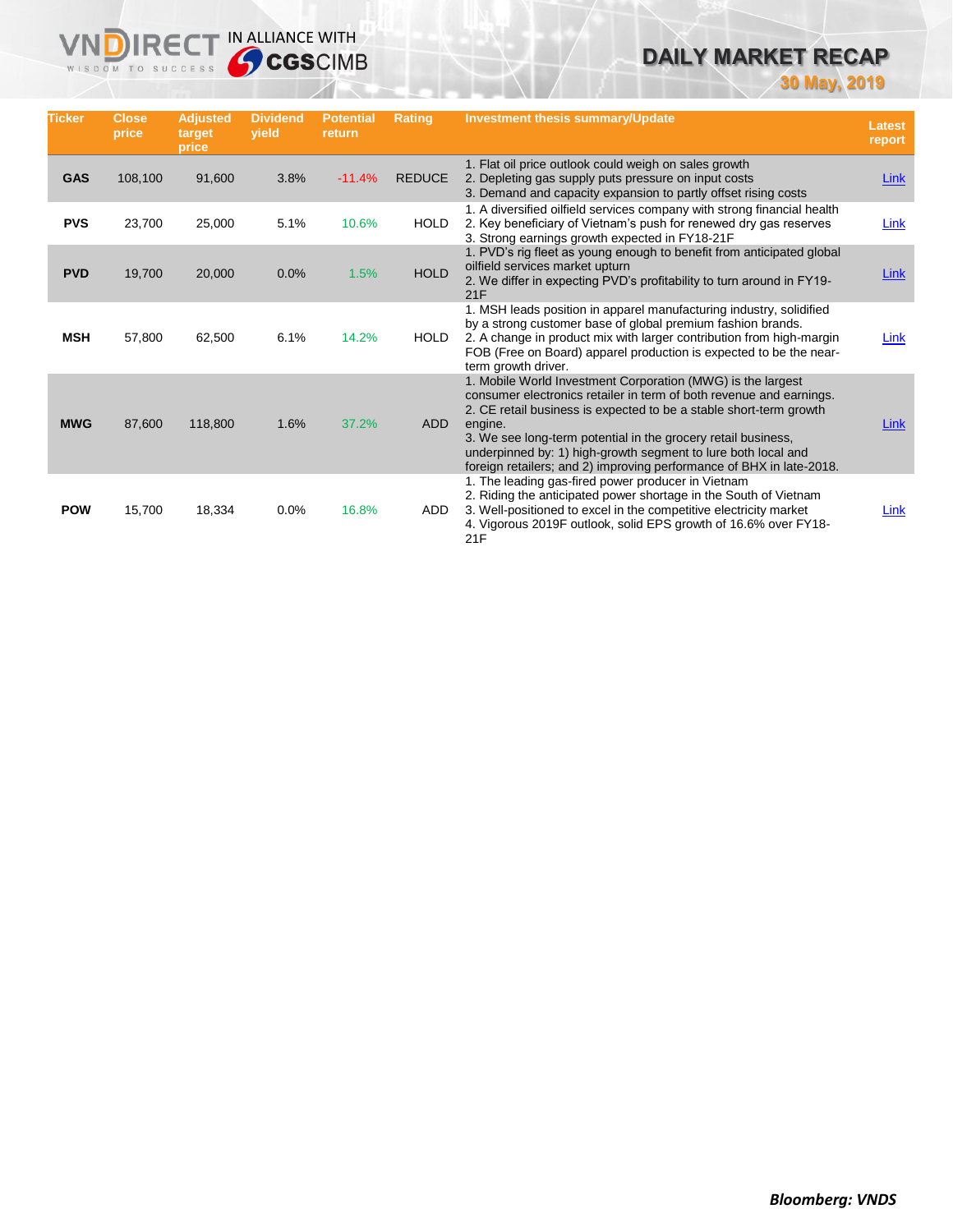## **MARKET MOVEMENTS**

WISDOM TO SUCCESS

n

| <b>HOSE</b>        |              |       |         |         |              | <b>HNX</b>      |              |       |         |         |            |
|--------------------|--------------|-------|---------|---------|--------------|-----------------|--------------|-------|---------|---------|------------|
| <b>Top gainers</b> |              |       |         |         | <b>VND</b>   | Top gainers     |              |       |         |         | <b>VND</b> |
| <b>Ticker</b>      | Last         | Chg   | $%$ chq | Vol.    | <b>Index</b> | <b>Ticker</b>   | Last         | Chg   | $%$ chg | Vol.    | Index      |
|                    | <b>Price</b> |       |         |         | impact       |                 | <b>Price</b> |       |         |         | impact     |
| <b>RIC</b>         | 4,600        | 300   | 6.98    | 310     | 0.003        | <b>NHP</b>      | 700          | 100   | 16.67   | 81,200  | 0.002      |
| <b>STG</b>         | 13,800       | 900   | 6.98    | 44,160  | 0.026        | <b>BII</b>      | 1,000        | 100   | 11.11   | 855,616 | 0.005      |
| TIP                | 22,450       | 1,450 | 6.90    | 78,020  | 0.011        | <b>KSD</b>      | 6,600        | 600   | 10.00   | 100     | 0.002      |
| <b>LMH</b>         | 14,750       | 950   | 6.88    | 621,820 | 0.007        | VC <sub>9</sub> | 11,000       | 1,000 | 10.00   | 100     | 0.007      |
| LM <sub>8</sub>    | 20,350       | 1,300 | 6.82    | 10      | 0.004        | <b>PMS</b>      | 14,800       | 1,300 | 9.63    | 2,220   | 0.004      |
|                    |              |       |         |         |              |                 |              |       |         |         |            |

IRECT IN ALLIANCE WITH

| <b>Top losers</b> |              |          |         |         | <b>VND</b>   |
|-------------------|--------------|----------|---------|---------|--------------|
| <b>Ticker</b>     | Last         | Cha      | %chq    | Vol.    | <b>Index</b> |
|                   | <b>Price</b> |          |         |         | impact       |
| <b>CMG</b>        | 36,850       | $-2,750$ | $-6.94$ | 193.280 | $-0.059$     |
| <b>VNL</b>        | 16,750       | $-1,250$ | $-6.94$ | 10      | $-0.003$     |
| <b>SSC</b>        | 76,900       | $-5,700$ | $-6.90$ | 80      | $-0.026$     |
| <b>DTL</b>        | 30,600       | $-2,250$ | $-6.85$ | 10      | $-0.041$     |
| <b>EMC</b>        | 12,300       | $-900$   | $-6.82$ | 1,310   | $-0.003$     |

| <b>VND</b><br><b>Top index movers</b> |              |       |      |         |              |  |  |  |  |
|---------------------------------------|--------------|-------|------|---------|--------------|--|--|--|--|
| <b>Ticker</b>                         | Last         | Cha   | %chq | Vol.    | <b>Index</b> |  |  |  |  |
|                                       | <b>Price</b> |       |      |         | impact       |  |  |  |  |
| <b>SAB</b>                            | 263,500      | 3,200 | 1.23 | 21,680  | 0.613        |  |  |  |  |
| <b>NVL</b>                            | 60,100       | 1,000 | 1.69 | 709,510 | 0.278        |  |  |  |  |
| <b>VCB</b>                            | 67,700       | 200   | 0.30 | 320.900 | 0.222        |  |  |  |  |
| <b>TCB</b>                            | 22,950       | 200   | 0.88 | 1.45MLN | 0.209        |  |  |  |  |
| <b>HVN</b>                            | 44,850       | 450   | 1.01 | 1.31MLN | 0.191        |  |  |  |  |

| <b>VND</b><br><b>Top index laggers</b> |              |          |         |         |              |  |  |  |  |
|----------------------------------------|--------------|----------|---------|---------|--------------|--|--|--|--|
| <b>Ticker</b>                          | Last         | Cha      | %chq    | Vol.    | <b>Index</b> |  |  |  |  |
|                                        | <b>Price</b> |          |         |         | impact       |  |  |  |  |
| VHM                                    | 82.600       | $-1,000$ | $-1.20$ | 930,290 | $-1.000$     |  |  |  |  |
| <b>VNM</b>                             | 131,500      | $-1,400$ | $-1.05$ | 542.710 | $-0.728$     |  |  |  |  |
| <b>MSN</b>                             | 85.500       | $-1,800$ | $-2.06$ | 309,190 | $-0.625$     |  |  |  |  |
| <b>GAS</b>                             | 108,100      | $-600$   | $-0.55$ | 105.790 | $-0.343$     |  |  |  |  |
| <b>HPG</b>                             | 32.000       | $-500$   | $-1.54$ | 4.19MLN | $-0.317$     |  |  |  |  |

|               | <b>VND</b><br><b>Top liquidity</b> |          |         |         |              |  |  |  |  |  |
|---------------|------------------------------------|----------|---------|---------|--------------|--|--|--|--|--|
| <b>Ticker</b> | Last                               | Cha      | %chq    | Val.    | <b>Index</b> |  |  |  |  |  |
|               | <b>Price</b>                       |          |         | (VNDbn) | impact       |  |  |  |  |  |
| <b>ROS</b>    | 29.950                             | -50      | $-0.17$ | 142     | $-0.008$     |  |  |  |  |  |
| <b>HPG</b>    | 32,000                             | $-500$   | $-1.54$ | 135     | $-0.317$     |  |  |  |  |  |
| VHM           | 82,600                             | $-1,000$ | $-1.20$ | 77      | $-1.000$     |  |  |  |  |  |
| <b>VNM</b>    | 131,500                            | $-1,400$ | $-1.05$ | 72      | $-0.728$     |  |  |  |  |  |
| VIC           | 115.000                            | $-200$   | $-0.17$ | 66      | $-0.191$     |  |  |  |  |  |

| <b>HOSE</b>        |              |       |         |         |              |                    |              | <b>HNX</b> |         |         |              |
|--------------------|--------------|-------|---------|---------|--------------|--------------------|--------------|------------|---------|---------|--------------|
| <b>Top gainers</b> |              |       |         |         | <b>VND</b>   | <b>Top gainers</b> |              |            |         |         | <b>VND</b>   |
| Ticker             | Last         | Chg   | $%$ chq | Vol.    | <b>Index</b> | Ticker             | Last         | Chg        | $%$ chg | Vol.    | <b>Index</b> |
|                    | <b>Price</b> |       |         |         | impact       |                    | <b>Price</b> |            |         |         | impact       |
| <b>RIC</b>         | 4,600        | 300   | 6.98    | 310     | 0.003        | <b>NHP</b>         | 700          | 100        | 16.67   | 81.200  | 0.002        |
| <b>STG</b>         | 13,800       | 900   | 6.98    | 44,160  | 0.026        | <b>BII</b>         | 1,000        | 100        | 11.11   | 855,616 | 0.005        |
| TIP                | 22.450       | 1.450 | 6.90    | 78.020  | 0.011        | <b>KSD</b>         | 6.600        | 600        | 10.00   | 100     | 0.002        |
| <b>LMH</b>         | 14,750       | 950   | 6.88    | 621,820 | 0.007        | VC <sub>9</sub>    | 11,000       | 1,000      | 10.00   | 100     | 0.007        |
| LM <sub>8</sub>    | 20,350       | 1,300 | 6.82    | 10      | 0.004        | <b>PMS</b>         | 14,800       | 1.300      | 9.63    | 2,220   | 0.004        |

| <b>Top losers</b> |                      |          |         |         | <b>VND</b>             | <b>Top losers</b> |                      |          |          |        |                        |
|-------------------|----------------------|----------|---------|---------|------------------------|-------------------|----------------------|----------|----------|--------|------------------------|
| <b>Ticker</b>     | Last<br><b>Price</b> | Chg      | $%$ chq | Vol.    | <b>Index</b><br>impact | Ticker            | Last<br><b>Price</b> | Chg      | $%$ chq  | Vol.   | <b>Index</b><br>impact |
| <b>CMG</b>        | 36.850               | $-2.750$ | $-6.94$ | 193.280 | $-0.059$               | <b>DPS</b>        | 500                  | $-100$   | $-16.67$ | 75.510 | $-0.003$               |
| VNL               | 16,750               | $-1,250$ | $-6.94$ | 10      | $-0.003$               | <b>HKB</b>        | 700                  | $-100$   | $-12.50$ | 53,600 | $-0.005$               |
| SSC               | 76.900               | $-5.700$ | $-6.90$ | 80      | $-0.026$               | CET               | 3,600                | $-400$   | $-10.00$ | 300    | $-0.002$               |
| <b>DTL</b>        | 30.600               | $-2,250$ | $-6.85$ | 10      | $-0.041$               | VE4               | 7,300                | $-800$   | $-9.88$  | 100    | 0.000                  |
| <b>EMC</b>        | 12,300               | $-900$   | $-6.82$ | 1,310   | $-0.003$               | L61               | 18,300               | $-2,000$ | $-9.85$  | 1,600  | $-0.006$               |

|            | Top index movers |       |         |         | <b>VND</b>   | <b>Top index movers</b> |              |      |         |         | <b>VND</b>   |
|------------|------------------|-------|---------|---------|--------------|-------------------------|--------------|------|---------|---------|--------------|
| Ticker     | Last             | Chg   | $%$ chq | Vol.    | <b>Index</b> | Ticker                  | Last         | Chg  | $%$ chq | Vol.    | <b>Index</b> |
|            | <b>Price</b>     |       |         |         | impact       |                         | <b>Price</b> |      |         |         | impact       |
| <b>SAB</b> | 263.500          | 3.200 | 1.23    | 21.680  | 0.613        | <b>SHB</b>              | 7.200        | 100  | 1.41    | 3.61MLN | 0.108        |
| <b>NVL</b> | 60.100           | 1.000 | 1.69    | 709.510 | 0.278        | <b>OCH</b>              | 7,800        | 600  | 8.33    | 300     | 0.057        |
| <b>VCB</b> | 67.700           | 200   | 0.30    | 320,900 | 0.222        | HUT                     | 3,000        | 100  | 3.45    | 811.382 | 0.021        |
| TCB        | 22,950           | 200   | 0.88    | 1.45MLN | 0.209        | <b>PVX</b>              | 1.300        | 100  | 8.33    | 339.187 | 0.021        |
| <b>HVN</b> | 44,850           | 450   | 1.01    | 1.31MLN | 0.191        | API                     | 22,900       | ,400 | 6.51    | 15.000  | 0.019        |

|            | <b>Top index laggers</b> |          |         |         | VND                    | <b>Top index laggers</b> |                      |        |         |         |                        |
|------------|--------------------------|----------|---------|---------|------------------------|--------------------------|----------------------|--------|---------|---------|------------------------|
| Ticker     | Last<br><b>Price</b>     | Chg      | $%$ chq | Vol.    | <b>Index</b><br>impact | Ticker                   | Last<br><b>Price</b> | Chg    | $%$ chq | Vol.    | <b>Index</b><br>impact |
| VHM        | 82.600                   | $-1.000$ | $-1.20$ | 930.290 | $-1.000$               | <b>ACB</b>               | 29.100               | $-100$ | $-0.34$ | 735.399 | $-0.129$               |
| <b>VNM</b> | 131,500                  | $-1.400$ | $-1.05$ | 542.710 | $-0.728$               | <b>PVS</b>               | 23,700               | $-200$ | $-0.84$ | 2.04MLN | $-0.050$               |
| <b>MSN</b> | 85.500                   | $-1.800$ | $-2.06$ | 309.190 | $-0.625$               | <b>NVB</b>               | 8.500                | $-100$ | $-1.16$ | 100     | $-0.030$               |
| <b>GAS</b> | 108.100                  | $-600$   | $-0.55$ | 105.790 | $-0.343$               | <b>VCS</b>               | 64.900               | $-500$ | $-0.76$ | 97.335  | $-0.017$               |
| HPG        | 32,000                   | $-500$   | $-1.54$ | 4.19MLN | $-0.317$               | <b>SHS</b>               | 11,400               | $-100$ | $-0.87$ | 540.708 | $-0.014$               |

| <b>Top liquidity</b> |                      |          |         |                 | <b>VND</b>             | <b>Top liquidity</b> |                      |        |         |                   |                        |
|----------------------|----------------------|----------|---------|-----------------|------------------------|----------------------|----------------------|--------|---------|-------------------|------------------------|
| Ticker               | Last<br><b>Price</b> | Chg      | %chq    | Val.<br>(VNDbn) | <b>Index</b><br>impact | Ticker               | Last<br><b>Price</b> | Chg    | $%$ chq | Val.<br>(VNDbn)   | <b>Index</b><br>impact |
| ROS                  | 29,950               | -50      | $-0.17$ | 142             | $-0.008$               | <b>PVS</b>           | 23,700               | $-200$ | $-0.84$ | 49                | $-0.050$               |
| <b>HPG</b>           | 32,000               | $-500$   | $-1.54$ | 135             | $-0.317$               | <b>SHB</b>           | 7,200                | 100    | 1.41    | 26                | 0.108                  |
| VHM                  | 82.600               | $-1,000$ | $-1.20$ | 77              | $-1.000$               | <b>ACB</b>           | 29.100               | $-100$ | $-0.34$ | 21                | $-0.129$               |
| <b>VNM</b>           | 131.500              | $-1,400$ | $-1.05$ | 72              | $-0.728$               | <b>TNG</b>           | 23,900               | $-300$ | $-1.24$ | 21                | $-0.011$               |
| VIC                  | 115,000              | $-200$   | $-0.17$ | 66              | $-0.191$               | <b>NDN</b>           | 14,400               | $-100$ | $-0.69$ | 10                | $-0.004$               |
|                      |                      |          |         |                 |                        |                      |                      |        |         | Source: Bloomberg |                        |

*Source: Bloomberg*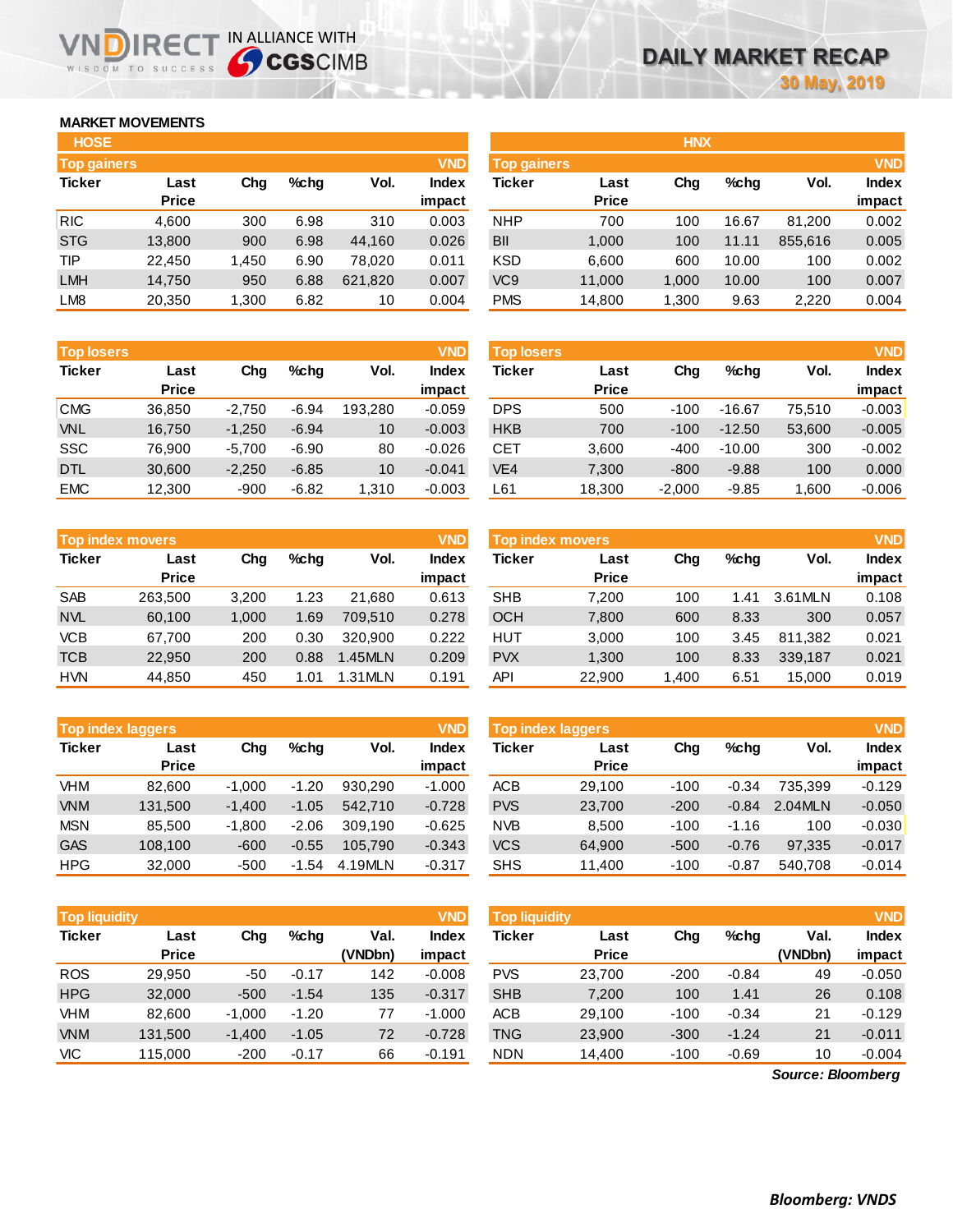

### **FOREIGN ACTIVITIES**

| <b>Volume (Mn'shs)</b> | <b>HOSE</b> | <b>HNX</b> | <b>Value (VND'bn)</b> | <b>HOSE</b> | <b>HNX</b> |
|------------------------|-------------|------------|-----------------------|-------------|------------|
| <b>BUY</b>             | 16.6        | 0.7        | <b>BUY</b>            | 650.9       | 8.5        |
| % of market            | 10.7%       | 3.1%       | % of market           | 16.4%       | 3.5%       |
| <b>SELL</b>            | 25.0        | 0.8        | <b>SELL</b>           | 1.413.9     | 15.1       |
| % of market            | $16.2\%$    | 4.0%       | % of market           | 35.7%       | 6.2%       |
| <b>NET BUY (SELL)</b>  | (8.47)      | (0.2)      | <b>NET BUY (SELL)</b> | (762.9)     | (6.6)      |

*Source: HSX, HNX*



|  |  | Foreign net buy/sell (30 days) in VND'bn |
|--|--|------------------------------------------|
|  |  |                                          |

| <b>YTD ACCUMULATION</b> |             |            |                       |             |                                    |
|-------------------------|-------------|------------|-----------------------|-------------|------------------------------------|
| Volume (MIn'shs)        | <b>HOSE</b> | <b>HNX</b> | Value (VND'bn)        | <b>HOSE</b> | <b>HNX</b>                         |
| <b>BUY</b>              | 1,633.4     | 125.0      | <b>BUY</b>            | 74,833.3    | 2,358.0                            |
| % of market             | 9.7%        | 3.5%       | % of market           | 20.3%       | 1.4%                               |
| <b>SELL</b>             | 1,572.7     | 154.6      | <b>SELL</b>           | 66,981.6    | 2,619.5                            |
| % of market             | 9.4%        | 4.3%       | % of market           | 18.2%       | 1.6%                               |
| <b>NET BUY (SELL)</b>   | 60.7        | (29.6)     | <b>NET BUY (SELL)</b> | 7,852       | (261.5)<br><b>Source: HSX, HNX</b> |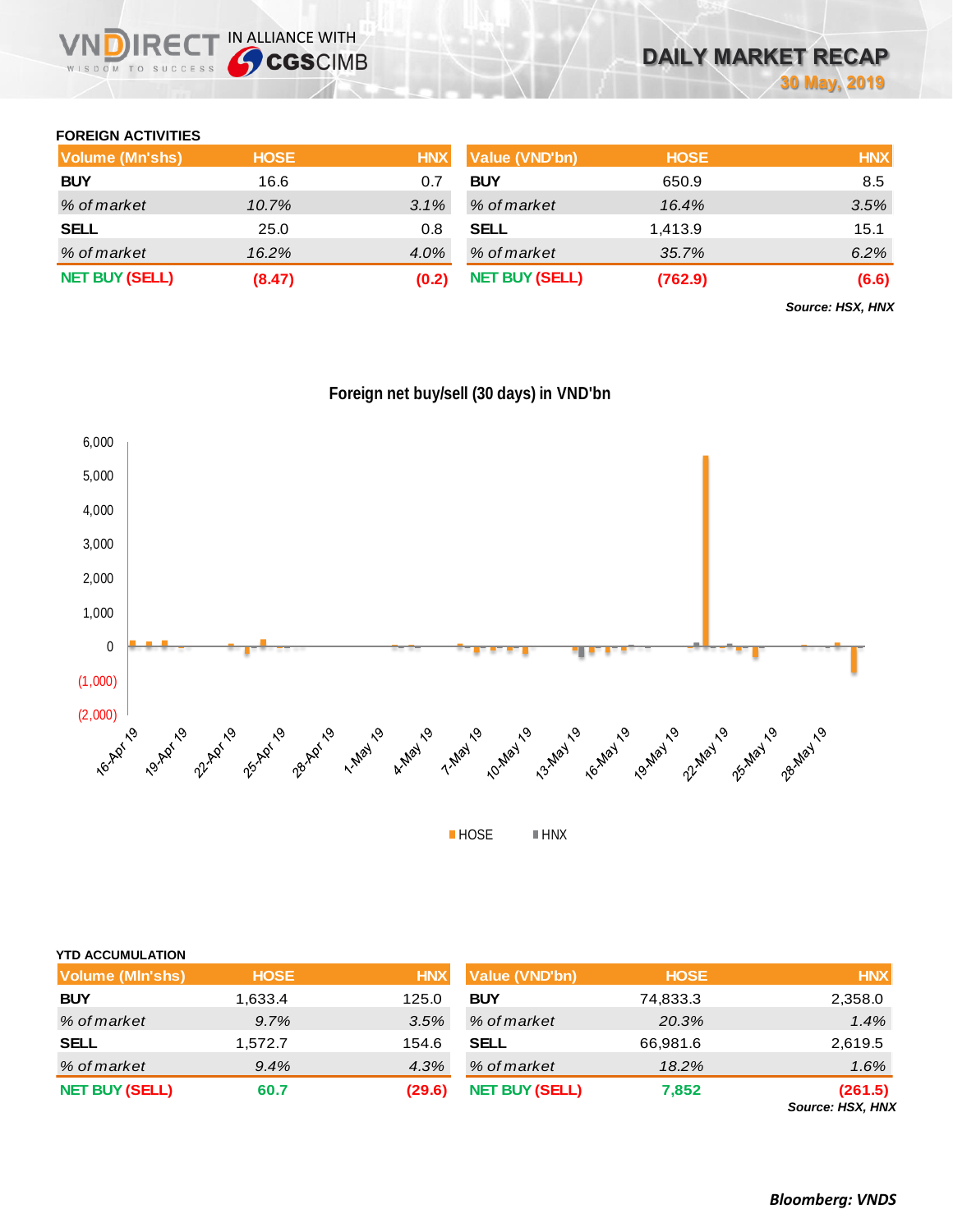### **FOREIGN ACTIVITIES**

WISDOM TO SUCCESS

R<sub>E</sub>

**THE IN ALLIANCE WITH<br>
CGSCIMB** 

|                               |                      | <b>HOSE</b> |         |       |                 | <b>HNX</b>                    |                      |               |         |       |                 |
|-------------------------------|----------------------|-------------|---------|-------|-----------------|-------------------------------|----------------------|---------------|---------|-------|-----------------|
| Top buy by foreigners (value) |                      |             |         |       | <b>VND'bn</b>   | Top buy by foreigners (value) |                      | <b>VND'bn</b> |         |       |                 |
| <b>Ticker</b>                 | Last<br><b>Price</b> | Chg         | %chq    | Value | Index<br>impact | Ticker                        | Last<br><b>Price</b> | Chg           | %chg    | Value | Index<br>impact |
| <b>VRE</b>                    | 35,000               | 200         | 0.57    | 355.6 | 0.139           | <b>CDN</b>                    | 18.800               | 600           | 3.30    | 4.0   | 0.000           |
| E1VFVN30                      | 14,780               | 80          | 0.54    | 73.6  | 0.000           | <b>SHB</b>                    | 7,200                | 100           | 1.41    | 1.8   | 0.000           |
| <b>VCB</b>                    | 67.700               | 200         | 0.30    | 28.5  | 0.222           | <b>TNG</b>                    | 23,900               | $-300$        | $-1.24$ | 0.7   | 0.000           |
| <b>VIC</b>                    | 115,000              | $-200$      | $-0.17$ | 28.0  | $-0.191$        | TIG                           | 3,900                | 200           | 5.41    | 0.4   | 0.000           |
| <b>VNM</b>                    | 131,500              | $-1,400$    | $-1.05$ | 27.7  | $-0.728$        | API                           | 22,900               | 1,400         | 6.51    | 0.3   | 0.000           |

|               | Top sell by foreigners (value) |          |         |       | <b>VND'bn</b>          | <b>VND'bn</b><br>Top sell by foreigners (value) |                      |                |         |       |                 |
|---------------|--------------------------------|----------|---------|-------|------------------------|-------------------------------------------------|----------------------|----------------|---------|-------|-----------------|
| <b>Ticker</b> | Last<br><b>Price</b>           | Chg      | $%$ chg | Value | <b>Index</b><br>impact | Ticker                                          | Last<br><b>Price</b> | Chg            | %chg    | Value | Index<br>impact |
| VJC           | 124.200                        | 700      | 0.57    | 707.3 | 0.113                  | <b>PVS</b>                                      | 23.700               | $-200$         | $-0.84$ | 8.2   | 0.000           |
| <b>VRE</b>    | 35,000                         | 200      | 0.57    | 354.4 | 0.139                  | <b>SHS</b>                                      | 11,400               | $-100$         | $-0.87$ | 3.7   | 0.000           |
| <b>VNM</b>    | 131,500                        | $-1.400$ | $-1.05$ | 56.4  | $-0.728$               | CSC                                             | 16.800               | 400            | 2.44    | 1.9   | 0.000           |
| <b>VHM</b>    | 82,600                         | $-1,000$ | $-1.20$ | 52.7  | $-1.000$               | <b>WCS</b>                                      | 180,000              | $\overline{0}$ | 0.00    | 0.5   | 0.000           |
| <b>HPG</b>    | 32,000                         | $-500$   | $-1.54$ | 32.3  | $-0.317$               | API                                             | 22,900               | 1,400          | 6.51    | 0.3   | 0.000           |

| Top net buy by foreigners (value) |                      |       |         |       | <b>VND'bn</b>          | Top net buy by foreigners (value) |                      |        |         |       | <b>VND'bn</b>   |
|-----------------------------------|----------------------|-------|---------|-------|------------------------|-----------------------------------|----------------------|--------|---------|-------|-----------------|
| <b>Ticker</b>                     | Last<br><b>Price</b> | Chg   | $%$ chg | Value | <b>Index</b><br>impact | Ticker                            | Last<br><b>Price</b> | Chg    | %chg    | Value | Index<br>impact |
| E1VFVN30                          | 14.780               | 80    | 0.54    | 73.6  | 0.000                  | <b>CDN</b>                        | 18,800               | 600    | 3.30    | 4.0   | 0.000           |
| <b>PLX</b>                        | 64,800               | 600   | 0.93    | 19.4  | $-0.773$               | <b>SHB</b>                        | 7,200                | 100    | 1.41    | 1.8   | 0.000           |
| <b>HVN</b>                        | 44.850               | 450   | 1.01    | 15.8  | 0.191                  | TNG                               | 23.900               | $-300$ | $-1.24$ | 0.7   | 0.000           |
| <b>BVH</b>                        | 77.500               | 400   | 0.52    | 13.8  | 0.084                  | <b>TIG</b>                        | 3,900                | 200    | 5.41    | 0.4   | 0.000           |
| <b>NVL</b>                        | 60.100               | 1.000 | 1.69    | 8.9   | 0.278                  | <b>AMV</b>                        | 30,000               | 400    | 1.35    | 0.2   | 0.000           |

|               | Top net sell by foreigners (value) |          |         |          | <b>VND'bn</b>   | Top net sell by foreigners (value) |                      |                |         |         |                 |
|---------------|------------------------------------|----------|---------|----------|-----------------|------------------------------------|----------------------|----------------|---------|---------|-----------------|
| <b>Ticker</b> | Last<br><b>Price</b>               | Chg      | %chg    | Value    | Index<br>impact | Ticker                             | Last<br><b>Price</b> | Chg            | %chg    | Value   | Index<br>impact |
| <b>VJC</b>    | 124.200                            | 700      | 0.57    | $-690.1$ | 0.113           | <b>PVS</b>                         | 23.700               | $-200$         | $-0.84$ | $-8.22$ | 0.000           |
| <b>VHM</b>    | 82,600                             | $-1.000$ | $-1.20$ | $-33.8$  | $-1.000$        | <b>SHS</b>                         | 11.400               | $-100$         | $-0.87$ | $-3.61$ | 0.000           |
| <b>VNM</b>    | 131,500                            | $-1,400$ | $-1.05$ | $-28.7$  | $-0.728$        | CSC                                | 16,800               | 400            | 2.44    | $-1.90$ | 0.000           |
| <b>HBC</b>    | 16,650                             | $-50$    | $-0.30$ | $-27.9$  | $-0.003$        | <b>WCS</b>                         | 180,000              | $\overline{0}$ | 0.00    | $-0.52$ | 0.000           |
| <b>HPG</b>    | 32,000                             | $-500$   | $-1.54$ | $-18.3$  | $-0.317$        | <b>DNP</b>                         | 15.200               | $-200$         | $-1.30$ | $-0.24$ | 0.000           |

*30-May-19*

*Source: Bloomberg, HOSE, HNX*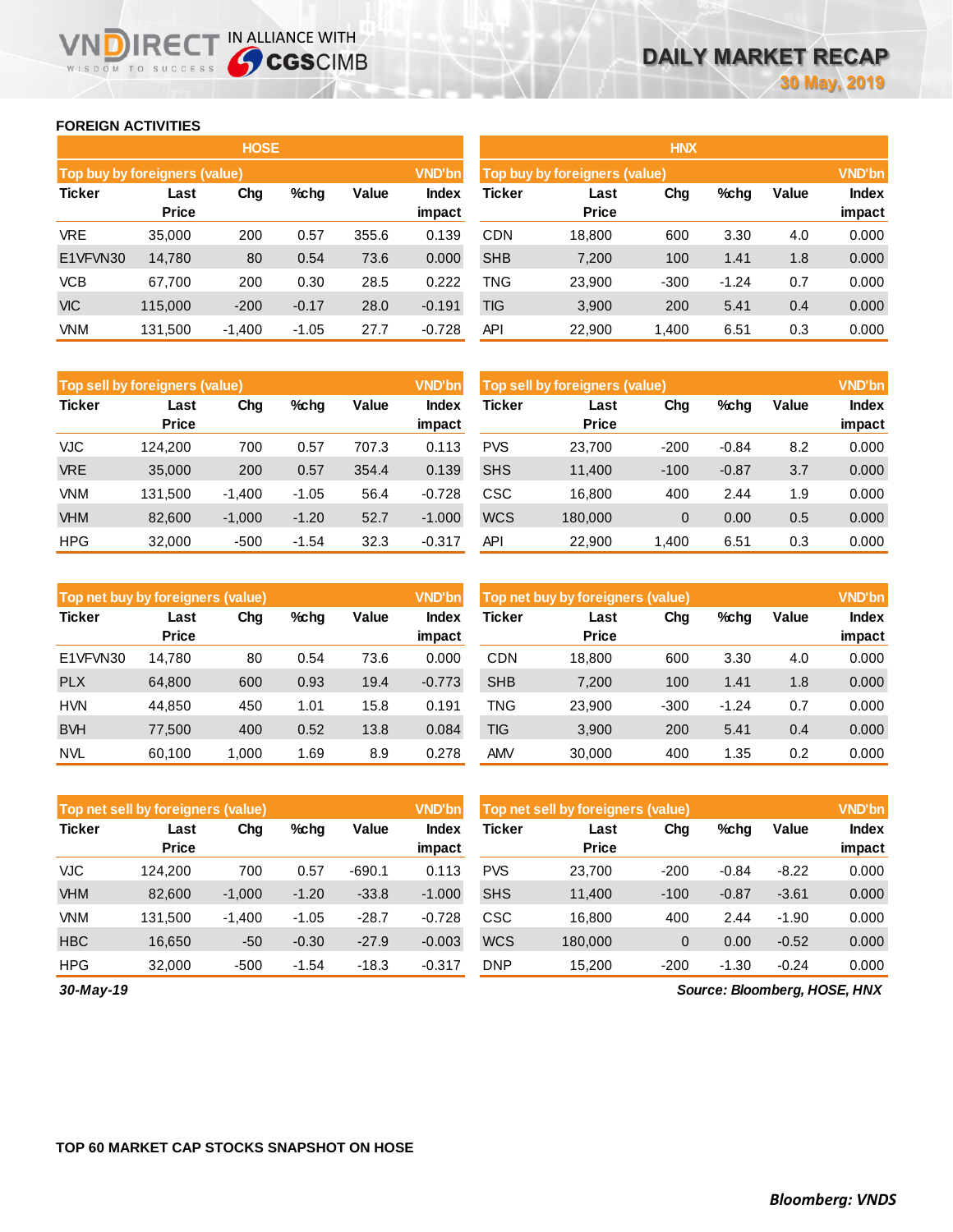## **DAILY MARKET RECAP**

| WISDOM TO SUCCESS      | <b>Sy CGS</b> CIMB |                  |                   |                |                |                                 |              | DAILY MARKET RECAP |                            |                          |                           |              |              |  |
|------------------------|--------------------|------------------|-------------------|----------------|----------------|---------------------------------|--------------|--------------------|----------------------------|--------------------------|---------------------------|--------------|--------------|--|
|                        |                    |                  |                   |                |                |                                 |              |                    | 30 May, 2019               |                          |                           |              |              |  |
|                        |                    |                  |                   |                |                |                                 |              |                    |                            |                          |                           |              |              |  |
| <b>No. Ticker</b>      | <b>Price</b>       |                  | Price change (%)  |                |                | Mkt. Cap Outs. Vol. Float ratio |              |                    | Avail. Fil Ave. daily vol. | P/E                      | P/B                       | <b>ROE</b>   | <b>ROA</b>   |  |
|                        | <b>VND</b>         | 1M               | 3M                | 6M             | <b>US\$mln</b> | <b>MIn'shs</b>                  | $\%$         |                    | % (30 days-shs)            | $\pmb{\chi}$             | $\boldsymbol{\mathsf{x}}$ | $\%$         | $\%$         |  |
| 1 VIC VM               | 115,000            | 1.1              | 0.9               | 13.1           | 16,431         | 3,346                           | 53.4         | 26.2               | 526,350                    | 88.3                     | 6.5                       | 8.9          | 1.4          |  |
| 2 VHM VM               | 82,600             | $-10.2$          | $-5.6$            | 6.2            | 11,814         | 3,350                           | 30.3         | 33.7               | 744,298                    | 18.3                     | 6.4                       | 57.0         | 16.7         |  |
| 3 VCB VM               | 67,700             | $-0.3$           | 11.9              | 22.2           | 10,722         | 3,709                           | 25.2         | 6.3                | 568,873                    | 15.5                     | 3.4                       | 24.5         | 1.5          |  |
| 4 VNM VM               | 131,500            | 1.3              | $-6.8$            | 2.7            | 9,779          | 1,741                           | 46.2         | 40.7               | 616,987                    | 24.6                     | 8.1                       | 34.4         | 28.0         |  |
| 5 GAS VM               | 108,100            | $-4.2$           | 10.1              | 19.1           | 8,835          | 1,914                           | 4.2          | 45.3               | 333,936                    | 17.7                     | 4.7                       | 27.0         | 18.5         |  |
| 6 SAB VM<br>7 BID VM   | 263,500            | 10.2             | 9.8<br>$-2.2$     | 5.4            | 7,216          | 641                             | 10.4         | 36.6               | 28,369                     | 40.7                     | 10.5                      | 28.0         | 19.6         |  |
| 8 MSN VM               | 31,800<br>85,500   | $-8.6$<br>$-1.6$ | $-3.8$            | 1.3<br>6.9     | 4,642<br>4,247 | 3,419<br>1,163                  | 4.4<br>25.0  | 26.9<br>8.4        | 953,640<br>396,651         | 14.8<br>18.8             | 2.0<br>3.3                | 14.5<br>22.0 | 0.6<br>7.8   |  |
| 9 VREVM                | 35,000             | $-2.8$           | 6.1               | 14.0           | 3,481          | 2,329                           | 100.0        | 16.9               | 2,033,289                  | 33.9                     | 2.9                       | 8.8          | 6.3          |  |
| 10 TCB VM              | 22,950             | $-5.0$           | $-13.4$           | $-11.9$        | 3,427          | 3,497                           | 81.6         | 0.0                | 1,649,055                  | 9.4                      | 1.5                       | 18.6         | 2.8          |  |
| 11 CTG VM              | 20,650             | $-2.8$           | $-0.7$            | $-10.2$        | 3,283          | 3,723                           | 15.8         | 0.0                | 2,290,906                  | 13.9                     | 1.1                       | 8.1          | 0.5          |  |
| 12 PLX VM              | 64,800             | 4.0              | 14.7              | 11.7           | 3,240          | 1,171                           | 7.3          | 8.5                | 765,891                    | 19.0                     | 3.4                       | 18.2         | 6.4          |  |
| 13 HPG VM              | 32,000             | $-4.8$           | $-4.8$            | $-3.6$         | 2,902          | 2,124                           | 51.1         | 9.5                | 2,552,932                  | 8.3                      | 1.6                       | 21.4         | 11.7         |  |
| 14 VJC VM              | 124,200            | 7.2              | 4.4               | $-5.2$         | 2,872          | 542                             | 53.1         | 9.3                | 687,212                    | 12.6                     | 4.8                       | 43.3         | 15.1         |  |
| 15 HVN VM              | 44,850             | <b>N/A</b>       | <b>N/A</b>        | <b>N/A</b>     | 2,716          | 1,418                           | 2.8          | 20.2               | <b>N/A</b>                 | 25.7                     | 3.5                       | 13.4         | 2.7          |  |
| 16 NVL VM              | 60,100             | 1.7              | 4.5               | $-11.7$        | 2,388          | 930                             | 32.2         | 31.7               | 428,002                    | 16.3                     | 2.8                       | 20.8         | 5.6          |  |
| 17 BVHVM               | 77,500             | $-12.5$          | $-17.6$           | $-19.1$        | 2,320          | 701                             | 31.2         | 24.0               | 377,654                    | 47.8                     | 3.6                       | 7.7          | 1.0          |  |
| 18 VPB VM              | 18,400             | $-3.4$           | $-11.1$           | $-11.5$        | 1,930          | 2,457                           | 69.0         | 0.0                | 1,512,252                  | 6.8                      | 1.2                       | 19.7         | 2.2          |  |
| 19 MBB VM              | 21,150             | $-3.0$           | $-1.6$            | $-1.9$         | 1,909          | 2,113                           | 55.2         | 0.0                | 2,408,648                  | 7.1                      | 1.3                       | 20.2         | 1.8          |  |
| 20 MWG VM              | 87,600             | 3.2              | 0.9               | 3.7            | 1,656          | 443                             | 87.2         | 0.0                | 492,505                    | 12.2                     | 3.9                       | 36.0         | 11.5         |  |
| 21 POW VM              | 15,700             | 6.1              | $-2.5$            | <b>N/A</b>     | 1,570          | 2,342                           | 88.4         | 34.2               | 1,975,272                  | 19.1                     | 1.5                       | 7.8          | 3.2          |  |
| 22 FPT VM              | 44,550             | $-1.1$           | 10.9              | 14.2           | 1,290          | 678                             | 82.0         | 0.0                | 1,203,098                  | 11.0                     | 2.3                       | 21.9         | 10.2         |  |
| 23 HDB VM              | 27,350             | $-2.7$           | $-8.8$            | $-8.8$         | 1,146          | 981                             | 72.6         | 5.1                | 1,457,508                  | 9.4                      | 1.7                       | 19.1         | 1.4          |  |
| 24 BHN VM              | 99,000             | 20.7             | 23.9              | 20.0           | 980            | 232                             | 0.9          | 31.4               | 2,273                      | 49.3                     | 5.3                       | 11.3         | 5.2          |  |
| 25 EIB VM              | 18,100             | 6.5              | 3.7               | 33.1           | 950            | 1,229                           | 79.0         | 0.1                | 176,148                    | 44.8                     | 1.5                       | 3.3          | 0.3          |  |
| 26 STB VM              | 11,800             | $-1.3$           | $-4.1$            | $-2.9$         | 909            | 1,804                           | 93.9         | 9.4                | 3,054,610                  | 9.5                      | 0.8                       | 9.1          | 0.6          |  |
| 27 TPB VM<br>28 PNJ VM | 24,050<br>106,200  | 12.6<br>6.1      | 15.9<br>10.2      | 22.5<br>15.3   | 874<br>757     | 851<br>167                      | 70.6<br>67.0 | 0.0<br>0.0         | 970,807<br>379,066         | 10.1<br>16.6             | 1.8<br>4.4                | 21.5<br>29.1 | 1.5<br>19.4  |  |
| 29 ROS VM              | 29,950             | $-2.9$           | $-13.6$           | $-16.8$        | 726            | 568                             | 27.0         | 46.4               | 9,414,792                  | 79.7                     | 2.9                       | 3.7          | 2.0          |  |
| 30 DHG VM              | 115,500            | $-0.3$           | $-2.5$            | 40.9           | 645            | 131                             | 5.6          | 45.8               | 23,411                     | 27.5                     | 5.0                       | 19.0         | 14.7         |  |
| 31 HNG VM              | 15,350             | $-2.2$           | $-1.6$            | $-8.1$         | 581            | 887                             | 24.4         | 48.2               | 649,819                    | <b>N/A</b>               | 1.3                       | $-7.1$       | $-2.6$       |  |
| 32 KDH VM              | 30,950             | $-0.2$           | 0.5               | 3.0            | 547            | 414                             | 73.3         | 2.0                | 160,361                    | 15.7                     | 1.8                       | 12.2         | 8.5          |  |
| 33 SSIVM               | 25,100             | $-2.7$           | $-10.0$           | $-11.9$        | 546            | 509                             | 63.8         | 41.4               | 1,533,142                  | 11.6                     | 1.4                       | 11.9         | 4.7          |  |
| 34 REE VM              | 33,000             | 3.8              | $-0.2$            | 3.8            | 437            | 310                             | 84.4         | 0.0                | 412,483                    | 5.8                      | 1.1                       | 20.6         | 10.8         |  |
| 35 SBT VM              | 18,000             | $-1.1$           | $-8.9$            | $-9.6$         | 404            | 525                             | 30.2         | 89.1               | 1,208,526                  | 23.9                     | 1.5                       | 6.1          | 2.4          |  |
| 36 VGC VM              | 20,500             | <b>N/A</b>       | <b>N/A</b>        | <b>N/A</b>     | 392            | 448                             | 19.8         | 36.6               | <b>N/A</b>                 | 14.8                     | 1.4                       | 9.7          | 3.7          |  |
| 37 GEX VM              | 22,550             | 1.1              | $-8.5$            | $-10.9$        | 391            | 407                             | 64.7         | 33.0               | 675,853                    | 8.7                      | 1.6                       | 19.1         | 6.1          |  |
| 38 PPC VM              | 26,950             | $-4.4$           | 13.7              | 40.4           | 369            | 321                             | 24.6         | 34.5               | 763,733                    | 7.4                      | 1.5                       | 20.4         | 16.0         |  |
| 39 VHC VM              | 93,500             | $-0.3$           | $-1.6$            | $-8.3$         | 369            | 92                              | 37.5         | 65.3               | 267,553                    | 5.2                      | 2.0                       | 46.0         | 29.5         |  |
| 40 CTD VM              | 112,000            | $-7.3$           | $-16.3$           | $-28.0$        | 365            | 76                              | 85.6         | 3.0                | 117,687                    | 6.5                      | 1.1                       | 16.9         | 9.5          |  |
| 41 SCS VM              | 163,900            | 1.2              | 12.3              | 9.0            | 350            | 50                              | 99.1         | 30.4               | 15,716                     | 21.2                     | 11.0                      | 48.6         | 43.6         |  |
| 42 PDR VM              | 24,650             | 4.9              | 16.2              | 14.4           | 345            | 328                             | 37.7         | 40.7               | 970,888                    | 12.8                     | 2.3                       | 19.7         | 6.2          |  |
| 43 GMD VM              | 26,700             | 3.1              | $-2.9$            | $-3.6$         | 339            | 297                             | 63.2         | 0.0                | 279,611                    | 11.9                     | 1.3                       | 11.3         | 7.1          |  |
| 44 PHR VM              | 58,100             | 11.7             | 32.0              | 84.4           | 336            | 135                             | 33.0         | 40.9               | 457,990                    | 12.0                     | 2.9                       | 24.0         | 13.6         |  |
| 45 NT2 VM<br>46 HCM VM | 27,200<br>24,850   | 0.2<br>$-2.4$    | $-6.4$<br>$-12.8$ | 7.1<br>$-10.5$ | 334<br>324     | 288<br>306                      | 32.1<br>76.5 | 26.2<br>43.8       | 203,655<br>538,655         | 11.1<br>12.4             | 2.0<br>1.0                | 15.5<br>14.1 | 7.5          |  |
| 47 PVD VM              | 19,700             | 4.0              | 15.9              | 24.3           | 322            | 383                             | 49.4         | 28.2               | 4,082,713                  | 22.0                     | 0.6                       | 2.7          | $7.3$<br>1.7 |  |
| 48 TCH VM              | 20,950             | $-2.1$           | $-14.1$           | 2.2            | 316            | 353                             | 50.0         | 41.6               | 579,999                    | 26.0                     | 1.7                       | 6.5          | 5.1          |  |
| 49 NLG VM              | 30,450             | 3.0              | 15.3              | 6.8            | 311            | 239                             | 61.0         | 0.0                | 831,378                    | 7.3                      | $1.5$                     | 21.6         | 9.9          |  |
| 50 DPM VM              | 18,250             | 1.4              | $-10.5$           | $-15.5$        | 305            | 391                             | 38.1         | 26.3               | 263,057                    | 14.2                     | 0.9                       | 7.2          | $5.2\,$      |  |
| 51 KBC VM              | 14,450             | 0.0              | $-0.7$            | 13.8           | 290            | 470                             | 75.4         | 28.1               | 1,841,607                  | 10.8                     | 0.7                       | 7.1          | 3.8          |  |
| 52 DXG VM              | 18,950             | $-11.0$          | $-22.7$           | $-21.9$        | 283            | 350                             | 68.8         | 2.0                | 1,195,006                  | 5.6                      | 1.3                       | 25.1         | 9.3          |  |
| 53 HT1 VM              | 16,900             | 5.0              | 7.0               | 27.1           | 275            | 382                             | 20.0         | 42.7               | 326,256                    | 9.7                      | 1.2                       | 12.6         | 6.3          |  |
| 54 VPI VM              | 40,250             | $-4.2$           | $-0.6$            | $-5.3$         | 275            | 160                             | 100.0        | 40.5               | 328,000                    | 15.3                     | 2.9                       | 20.6         | 8.1          |  |
| 55 CII VM              | 23,200             | 1.3              | $-3.3$            | $-11.8$        | 245            | 248                             | 83.4         | 16.5               | 324,128                    | 68.9                     | $1.2$                     | 1.7          | 0.4          |  |
| 56 LGC VM              | 29,000             | 18.4             | $-17.8$           | $-12.1$        | 239            | 193                             | <b>N/A</b>   | 4.0                | 4,468                      | 27.5                     | 2.1                       | 7.8          | 2.0          |  |
| 57 HPX VM              | 26,300             | $-0.8$           | 10.5              | 13.8           | 225            | 200                             | 90.3         | 35.2               | 387,523                    | 11.7                     | 2.1                       | 19.4         | 6.5          |  |
| 58 PAN VM              | 30,500             | $-13.0$          | $-17.2$           | $-9.7$         | 221            | 170                             | 47.3         | 3.6                | 43,803                     | 17.6                     | 1.4                       | 8.8          | 3.5          |  |
| 59 VCF VM              | 190,000            | $-1.6$           | 31.5              | 26.7           | 216            | 27                              | 0.6          | 48.4               | 761                        | 8.4                      | 3.3                       | 49.3         | 31.1         |  |
| 60 VCI VM              | 30,400             | $-13.9$          | $-30.9$           | $-38.2$        | 212            | 163                             | 65.7         | 62.8               | 133,404                    | 6.0                      | 1.4                       | 24.7         | 12.7         |  |
|                        |                    |                  |                   |                |                |                                 |              |                    |                            | <b>Source: Bloomberg</b> |                           | 30 May       |              |  |

**VNDIRECT IN ALLIANCE WITH**